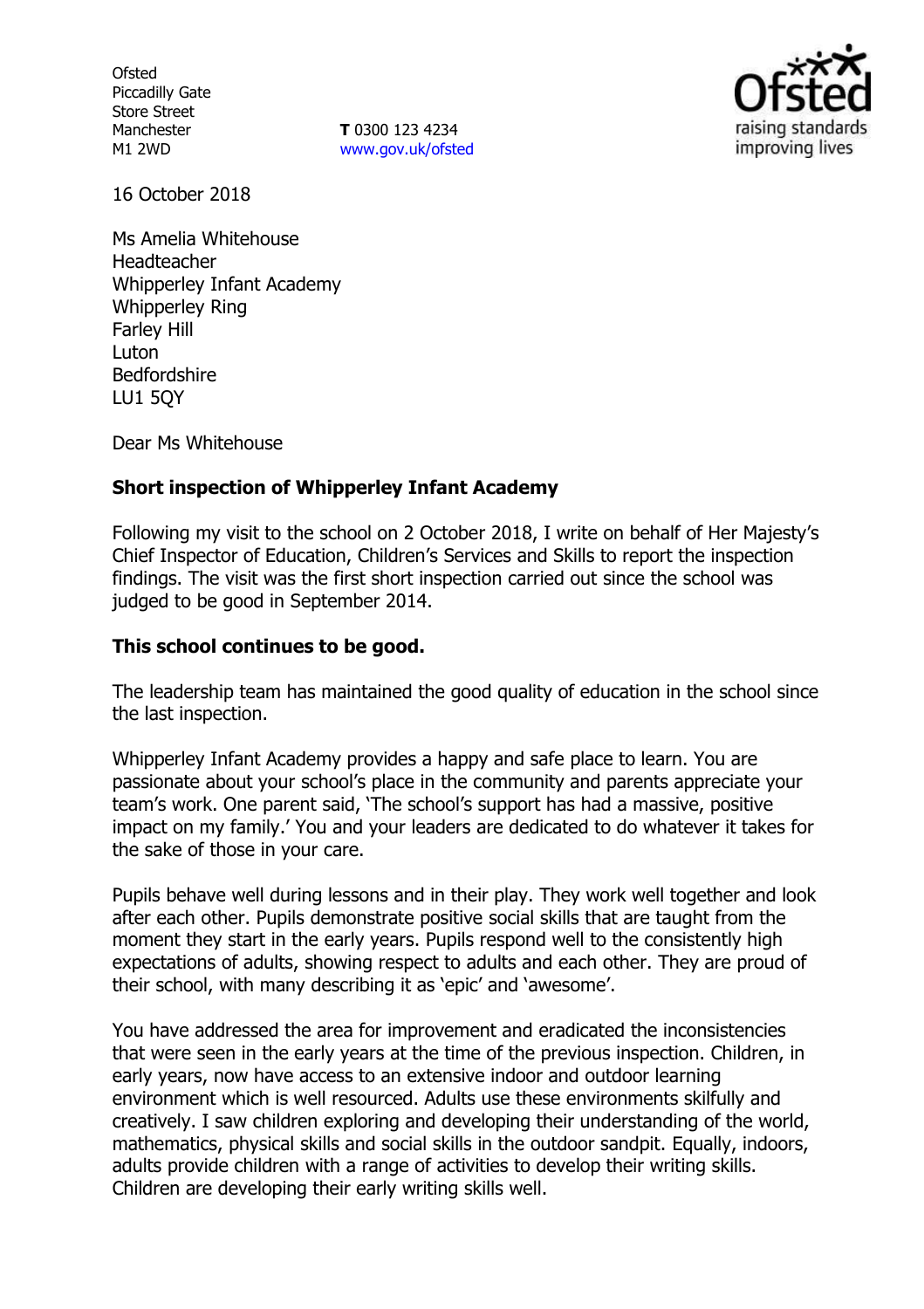

You have also ensured that pupils in key stage 1, including the most able, are offered challenges in their work to promote better progress.

As leaders, you use a secure range of evidence to inform your evaluations of the school's performance. You make effective use of external advisers, including those from the local authority, and of leaders from other schools. As a result, you have an accurate view of the strengths of the school and you have identified appropriate priorities for continued school improvement.

# **Safeguarding is effective.**

Leaders at all levels, including governors, have ensured that there is a secure culture of safeguarding, which guarantees that pupils are as safe and as well cared for as possible. You put in place thorough and necessary support for pupils and adults who need it and hold other agencies to account when required. Staff are vigilant and know what to do if they have a concern about a pupil's welfare. All safeguarding arrangements and records are well maintained and are fit for purpose.

Pupils say that they feel safe and they demonstrate that they know how to stay safe even when they have just started school. An early years child told one of her classmates, 'You have to say stop if you don't like it.' They know that they can go to any member of staff if they are worried although many told me that they have never needed to do so. Adults send resources, such as e-safety bags, home regularly and pupils are invited to become digital leaders. These practices have enhanced pupils' safety when they are online.

Pupils' attendance is slightly below that seen nationally but it has improved over time. Families are offered support with breakfast club, transport to school and other interventions to make sure pupils attend school regularly. Your support for families in your community is valued by parents. All parents who responded to Parent View, Ofsted's online questionnaire for parents, expressed positive views about the care their children receive. One wrote, 'My child and I feel heard, safe and supported.'

# **Inspection findings**

- To check whether the school remains good, I followed a few key lines of enquiry. For my first line of enquiry, I focused on how effectively leaders ensure that pupils, especially boys and those who are disadvantaged, achieve well in writing. This was because groups of pupils did not perform as well as their peers in Year 2 in 2017, nor in 2018, according to provisional data.
- $\blacksquare$  Pupils develop their writing skills from mark-making in the early years to forming letter shapes and words by the start of Year 1. Many pupils write at age-related expectations by the time they leave Year 2.
- You promote pupils' development of their speaking and listening, appropriate use of language and correct letter formation skills so that they gain better writing skills. Staff demonstrate the use of phonics correctly and are improving pupils' spelling. Pupils are now making strong progress in writing from their starting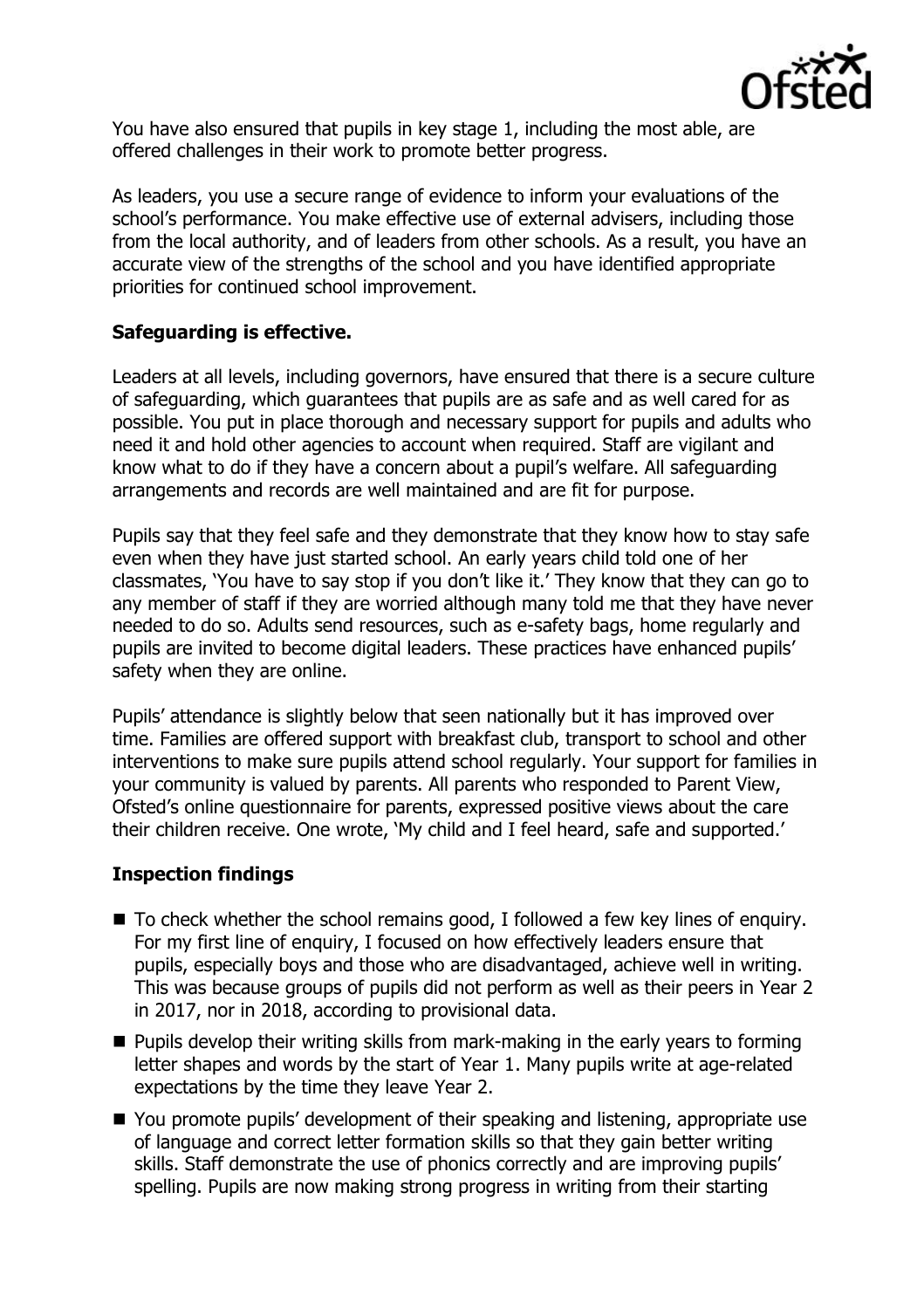

points, including boys and those who are disadvantaged.

- $\blacksquare$  However, at times pupils wait when they have finished a task until an adult is available to guide them with what to do next. This slows the progress that pupils make when this happens. You agree that developing pupils' independence skills remains an area to improve further.
- In the early years, adults provide high-quality language development. Children have an increasingly secure range of vocabulary to use in their writing. Consequently, last academic year children's progress in early years was very evident in the 'Great Whipperley Write-Off'.
- $\blacksquare$  For my second line of enquiry, I investigated how effectively leaders have continued improving pupils' outcomes in mathematics. Pupils' outcomes increased in 2017. I wanted to check that this improvement has continued. In 2018, the proportion of Year 2 pupils achieving expected standards in mathematics declined slightly from the previous year. However, it remained broadly in line with the national average.
- Mathematics is well resourced, and staff are well trained. Staff use correct vocabulary to develop pupils' learning effectively. Pupils make progress across the key stage and can explain their learning well. They find word problems more challenging than straightforward calculations. Lower-ability pupils are given support that enables them to reach the same outcomes as their peers in most cases. Pupils who have prior gaps in their education are supported to help them catch up as much as possible.
- You have firm plans to refresh staff training this term so there is greater consistency. You are providing further training so adults support pupils' mathematical learning and know how best to address pupils' mistakes in their work.
- Where you have identified the best practice, staff offer pupils clear quidance on how to improve their learning and the quality of practical support from other adults in the classroom is appropriate to meets the needs of pupils. However, as with writing tasks, in some mathematics lessons, pupils wait to be told to move on to the next activity. In some classes pupils have become too reliant on adult involvement. This reduces their opportunities to make progress and grow in independence in their learning.
- My final line of enquiry was to check how well leaders enable pupils to develop their knowledge and skills across the wider curriculum. This was because there was no breakdown of curriculum information for each year group on the school's website to tell parents how each subject is taught over the year.
- During the inspection, I saw evidence that pupils experience all areas of the national curriculum. Some subjects, such as science and art, have been priorities for school leaders and these are very well taught. In science and art pupils have opportunities to explore and extend their learning.
- **Pupils are encouraged to continue their learning at home. Families enjoyed the** 'Gruffalo – Walk in the Woods' and all pupils are given the chance to become 'nature detectives'.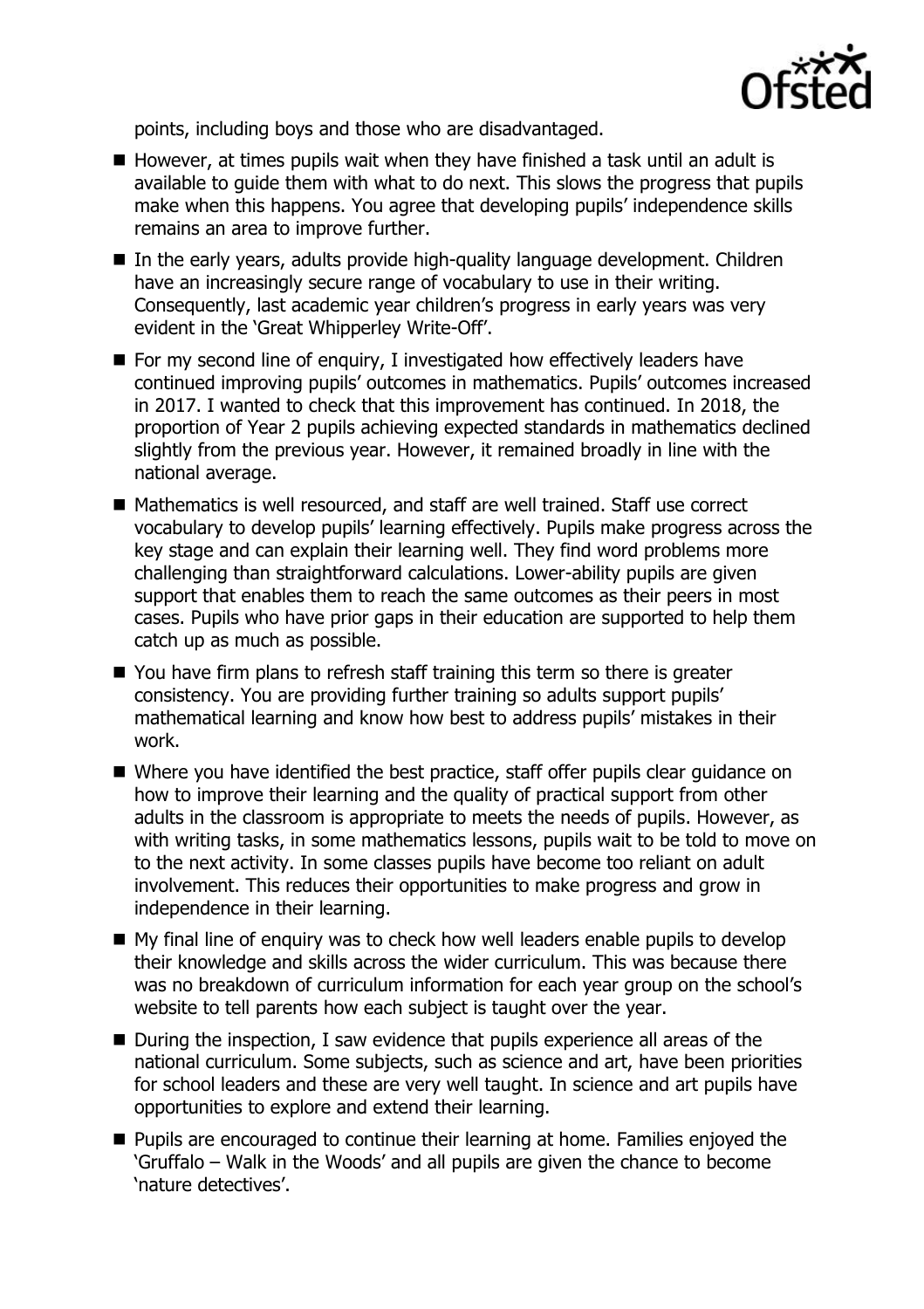

- Music and other performing arts are not taught as well as other subjects. Pupils do not regularly use musical instruments or have the opportunity to perform to deepen their knowledge and understanding of music and rhythm. They do not routinely learn about music or dance, although pupils have some access to studying these subjects through the year. We agreed this is an area to improve.
- Currently, your curriculum planning does not set out well enough how every subject will develop throughout each year group. You do not currently communicate this to parents and governors as effectively as you should. There is less of a strategic overview for governors when they visit the school, so they can hold leaders more fully for account for the quality of education pupils receive.

# **Next steps for the school**

Leaders and those responsible for governance should ensure that:

- $\blacksquare$  teachers provide more opportunities for pupils to develop their knowledge and skills independently, so that pupils have the confidence to move on to the next challenge as soon as they are ready, without waiting for adult support
- $\blacksquare$  they improve curriculum planning so that it makes clear in each subject how pupils will progress through each year group, and communicate this clearly to parents and governors
- $\blacksquare$  they improve provision for subjects such as music and the performing arts.

I am copying this letter to the chair of the board of trustees, the regional schools commissioner and the director of children's services for Luton. This letter will be published on the Ofsted website.

Yours sincerely

Paula Masters **Ofsted Inspector**

### **Information about the inspection**

We discussed the lines of enquiry for this inspection, the school's internal evaluation of its performance, plans for future development and information about the progress and attainment of current pupils.

Meetings were held with you, other leaders on and representatives of the governing body, including the chair of the governing body. I spoke with a representative of the local authority.

I scrutinised evidence to evaluate the quality of teaching, learning and assessment over time. I visited the early years base, and other classes with you or your senior